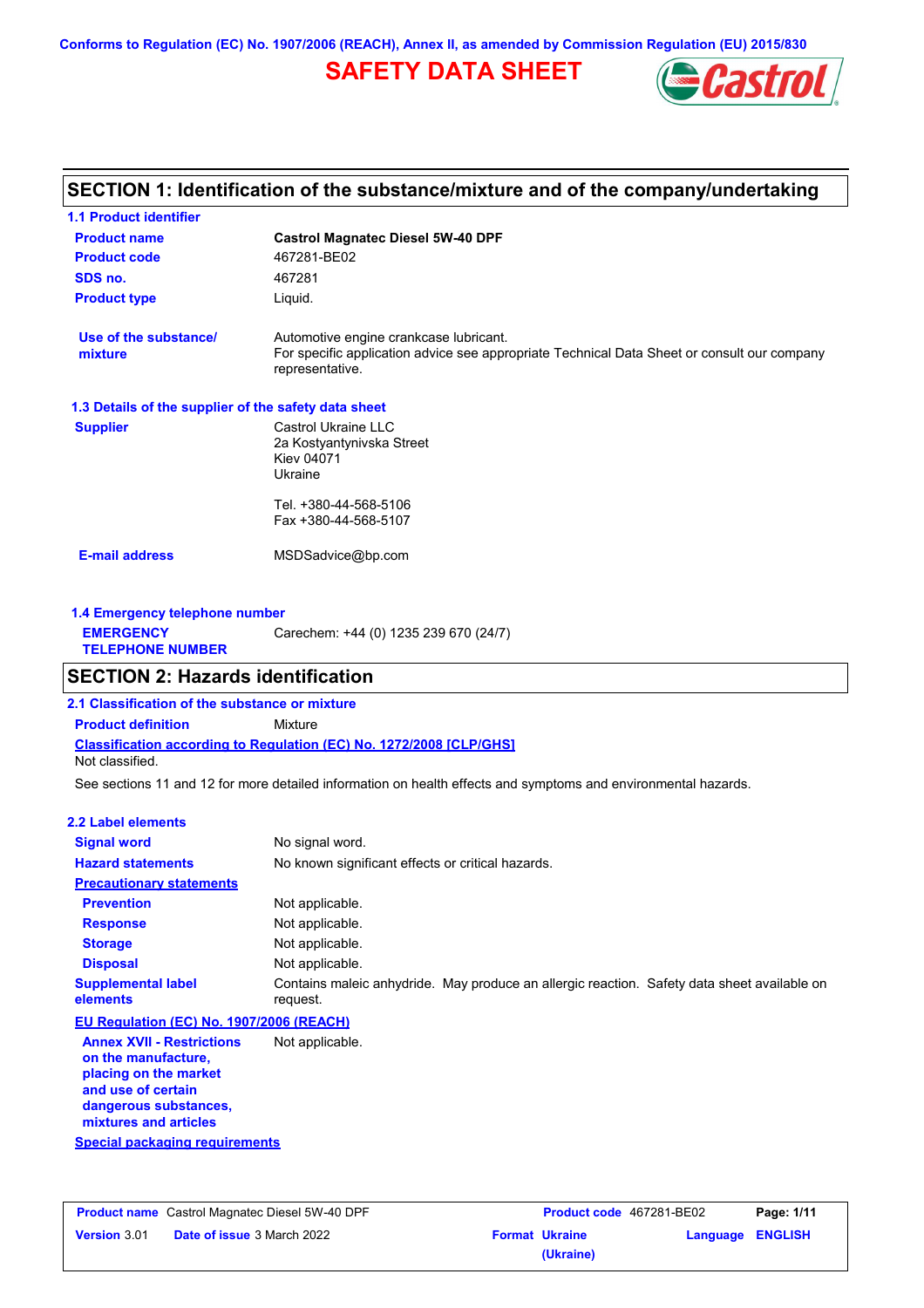# **SECTION 2: Hazards identification**

| <b>Containers to be fitted</b><br>with child-resistant<br>fastenings                                                     | Not applicable.                                                                                                                                                                                                          |
|--------------------------------------------------------------------------------------------------------------------------|--------------------------------------------------------------------------------------------------------------------------------------------------------------------------------------------------------------------------|
| <b>Tactile warning of danger</b>                                                                                         | Not applicable.                                                                                                                                                                                                          |
| 2.3 Other hazards                                                                                                        |                                                                                                                                                                                                                          |
| <b>Results of PBT and vPvB</b><br>assessment                                                                             | Product does not meet the criteria for PBT or vPvB according to Regulation (EC) No. 1907/2006,<br>Annex XIII.                                                                                                            |
| <b>Product meets the criteria</b><br>for PBT or vPvB according<br>to Regulation (EC) No.<br><b>1907/2006, Annex XIII</b> | This mixture does not contain any substances that are assessed to be a PBT or a vPvB.                                                                                                                                    |
| Other hazards which do<br>not result in classification                                                                   | Defatting to the skin.<br>USED ENGINE OILS<br>Used engine oil may contain hazardous components which have the potential to cause skin<br>cancer.<br>See Toxicological Information, section 11 of this Safety Data Sheet. |

# **SECTION 3: Composition/information on ingredients**

### **3.2 Mixtures**

Mixture **Product definition**

Highly refined base oil (IP 346 DMSO extract < 3%). Proprietary performance additives.

| <b>Product/ingredient</b><br>name                              | <b>Identifiers</b>                                                                                         | $\%$    | <b>Regulation (EC) No.</b><br>1272/2008 [CLP]                                                                                                                                           | <b>Type</b> |
|----------------------------------------------------------------|------------------------------------------------------------------------------------------------------------|---------|-----------------------------------------------------------------------------------------------------------------------------------------------------------------------------------------|-------------|
| Distillates (petroleum), hydrotreated<br>heavy paraffinic      | REACH #: 01-2119484627-25 $\geq$ 25 - $\leq$ 50<br>EC: 265-157-1<br>CAS: 64742-54-7<br>Index: 649-467-00-8 |         | Asp. Tox. 1, H304                                                                                                                                                                       | $[1]$       |
| Benzene, ethenyl-, polymer with<br>1,3-butadiene, hydrogenated | CAS: 66070-58-4                                                                                            | ≤3      | Aquatic Chronic 4, H413                                                                                                                                                                 | $[1]$       |
| maleic anhydride                                               | REACH #: 01-2119472428-31<br>EC: 203-571-6<br>CAS: 108-31-6<br>Index: 607-096-00-9                         | < 0.001 | Acute Tox. 4, H302<br>Skin Corr. 1B, H314<br>Eye Dam. 1, H318<br>Resp. Sens. 1, H334<br>Skin Sens. 1A, H317<br>STOT RE 1, H372<br>(respiratory system)<br>(inhalation)<br><b>EUH071</b> | $[1]$       |

**See Section 16 for the full text of the H statements declared above.**

#### **Type**

[1] Substance classified with a health or environmental hazard

[2] Substance with a workplace exposure limit

[3] Substance meets the criteria for PBT according to Regulation (EC) No. 1907/2006, Annex XIII

[4] Substance meets the criteria for vPvB according to Regulation (EC) No. 1907/2006, Annex XIII

[5] Substance of equivalent concern

[6] Additional disclosure due to company policy

Occupational exposure limits, if available, are listed in Section 8.

## **SECTION 4: First aid measures**

| 4.1 Description of first aid measures                 |                                                                                                                                                                                                                                                     |                                    |          |                |
|-------------------------------------------------------|-----------------------------------------------------------------------------------------------------------------------------------------------------------------------------------------------------------------------------------------------------|------------------------------------|----------|----------------|
| Eye contact                                           | In case of contact, immediately flush eyes with plenty of water for at least 15 minutes. Eyelids<br>should be held away from the eyeball to ensure thorough rinsing. Check for and remove any<br>contact lenses. Get medical attention.             |                                    |          |                |
| <b>Skin contact</b>                                   | Wash skin thoroughly with soap and water or use recognised skin cleanser. Remove<br>contaminated clothing and shoes. Wash clothing before reuse. Clean shoes thoroughly before<br>reuse. Get medical attention if irritation develops.              |                                    |          |                |
| <b>Inhalation</b>                                     | If inhaled, remove to fresh air. In case of inhalation of decomposition products in a fire,<br>symptoms may be delayed. The exposed person may need to be kept under medical<br>surveillance for 48 hours. Get medical attention if symptoms occur. |                                    |          |                |
| <b>Ingestion</b>                                      | Do not induce vomiting unless directed to do so by medical personnel. Get medical attention if<br>symptoms occur.                                                                                                                                   |                                    |          |                |
| <b>Protection of first-aiders</b>                     | No action shall be taken involving any personal risk or without suitable training.                                                                                                                                                                  |                                    |          |                |
| <b>Product name</b> Castrol Magnatec Diesel 5W-40 DPF |                                                                                                                                                                                                                                                     | <b>Product code</b> 467281-BE02    |          | Page: 2/11     |
| <b>Version 3.01</b><br>Date of issue 3 March 2022     |                                                                                                                                                                                                                                                     | <b>Format Ukraine</b><br>(Ukraine) | Language | <b>ENGLISH</b> |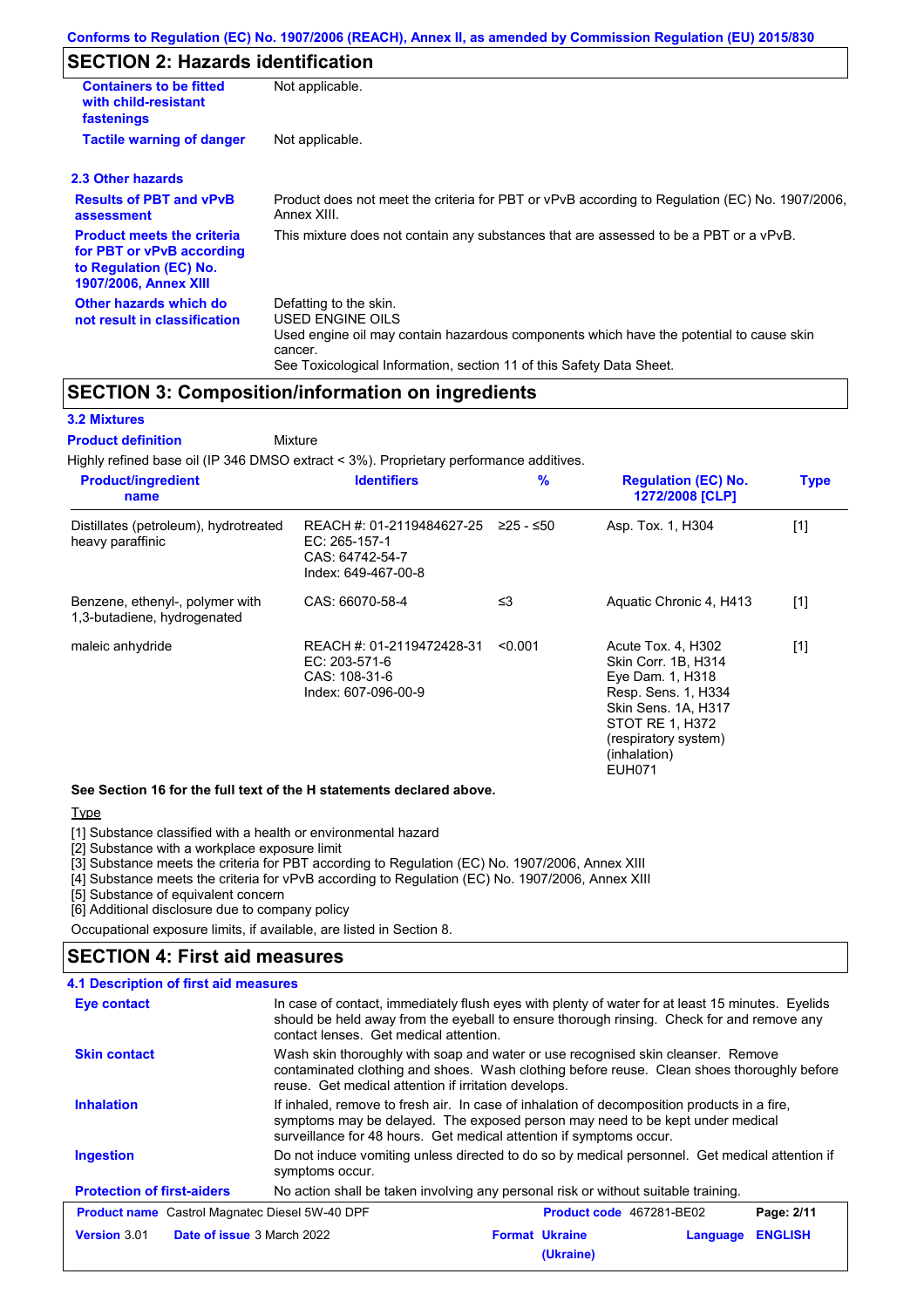# **SECTION 4: First aid measures**

### **4.2 Most important symptoms and effects, both acute and delayed**

See Section 11 for more detailed information on health effects and symptoms.

| <b>Potential acute health effects</b> |                                                                                                                     |
|---------------------------------------|---------------------------------------------------------------------------------------------------------------------|
| <b>Inhalation</b>                     | Exposure to decomposition products may cause a health hazard. Serious effects may be<br>delayed following exposure. |
| <b>Ingestion</b>                      | No known significant effects or critical hazards.                                                                   |
| <b>Skin contact</b>                   | Defatting to the skin. May cause skin dryness and irritation.                                                       |
| Eye contact                           | No known significant effects or critical hazards.                                                                   |
|                                       | Delayed and immediate effects as well as chronic effects from short and long-term exposure                          |
| <b>Inhalation</b>                     | Overexposure to the inhalation of airborne droplets or aerosols may cause irritation of the<br>respiratory tract.   |
| <b>Ingestion</b>                      | Ingestion of large quantities may cause nausea and diarrhoea.                                                       |
| <b>Skin contact</b>                   | Prolonged or repeated contact can defat the skin and lead to irritation and/or dermatitis.                          |
| Eye contact                           | Potential risk of transient stinging or redness if accidental eye contact occurs.                                   |
|                                       |                                                                                                                     |

### **4.3 Indication of any immediate medical attention and special treatment needed**

**Notes to physician** Treatment should in general be symptomatic and directed to relieving any effects. In case of inhalation of decomposition products in a fire, symptoms may be delayed. The exposed person may need to be kept under medical surveillance for 48 hours.

## **SECTION 5: Firefighting measures**

| 5.1 Extinguishing media                                   |                                                                                                                                                                                                                                                                                                                                                                   |
|-----------------------------------------------------------|-------------------------------------------------------------------------------------------------------------------------------------------------------------------------------------------------------------------------------------------------------------------------------------------------------------------------------------------------------------------|
| <b>Suitable extinguishing</b><br>media                    | In case of fire, use foam, dry chemical or carbon dioxide extinguisher or spray.                                                                                                                                                                                                                                                                                  |
| <b>Unsuitable extinguishing</b><br>media                  | Do not use water jet. The use of a water jet may cause the fire to spread by splashing the<br>burning product.                                                                                                                                                                                                                                                    |
| 5.2 Special hazards arising from the substance or mixture |                                                                                                                                                                                                                                                                                                                                                                   |
| <b>Hazards from the</b><br>substance or mixture           | In a fire or if heated, a pressure increase will occur and the container may burst.                                                                                                                                                                                                                                                                               |
| <b>Hazardous combustion</b><br>products                   | Combustion products may include the following:<br>carbon oxides (CO, CO <sub>2</sub> ) (carbon monoxide, carbon dioxide)<br>nitrogen oxides ( $NO$ , $NO2$ etc.)                                                                                                                                                                                                  |
| 5.3 Advice for firefighters                               |                                                                                                                                                                                                                                                                                                                                                                   |
| <b>Special precautions for</b><br>fire-fighters           | No action shall be taken involving any personal risk or without suitable training. Promptly<br>isolate the scene by removing all persons from the vicinity of the incident if there is a fire.                                                                                                                                                                    |
| <b>Special protective</b><br>equipment for fire-fighters  | Fire-fighters should wear appropriate protective equipment and self-contained breathing<br>apparatus (SCBA) with a full face-piece operated in positive pressure mode. Clothing for fire-<br>fighters (including helmets, protective boots and gloves) conforming to European standard EN<br>469 will provide a basic level of protection for chemical incidents. |

## **SECTION 6: Accidental release measures**

|                                                          | 6.1 Personal precautions, protective equipment and emergency procedures                                                                                                                                                                                                                                                             |
|----------------------------------------------------------|-------------------------------------------------------------------------------------------------------------------------------------------------------------------------------------------------------------------------------------------------------------------------------------------------------------------------------------|
| For non-emergency<br>personnel                           | No action shall be taken involving any personal risk or without suitable training. Evacuate<br>surrounding areas. Keep unnecessary and unprotected personnel from entering. Do not touch<br>or walk through spilt material. Floors may be slippery; use care to avoid falling. Put on<br>appropriate personal protective equipment. |
| For emergency responders                                 | If specialised clothing is required to deal with the spillage, take note of any information in<br>Section 8 on suitable and unsuitable materials. See also the information in "For non-<br>emergency personnel".                                                                                                                    |
| <b>6.2 Environmental</b><br>precautions                  | Avoid dispersal of spilt material and runoff and contact with soil, waterways, drains and sewers.<br>Inform the relevant authorities if the product has caused environmental pollution (sewers,<br>waterways, soil or air).                                                                                                         |
| 6.3 Methods and material for containment and cleaning up |                                                                                                                                                                                                                                                                                                                                     |

#### Stop leak if without risk. Move containers from spill area. Absorb with an inert material and place in an appropriate waste disposal container. Dispose of via a licensed waste disposal contractor. **Small spill Product name** Castrol Magnatec Diesel 5W-40 DPF **Product Code 467281-BE02 Page: 3/11 Version** 3.01 **Date of issue** 3 March 2022 **Format Ukraine Language ENGLISH (Ukraine)**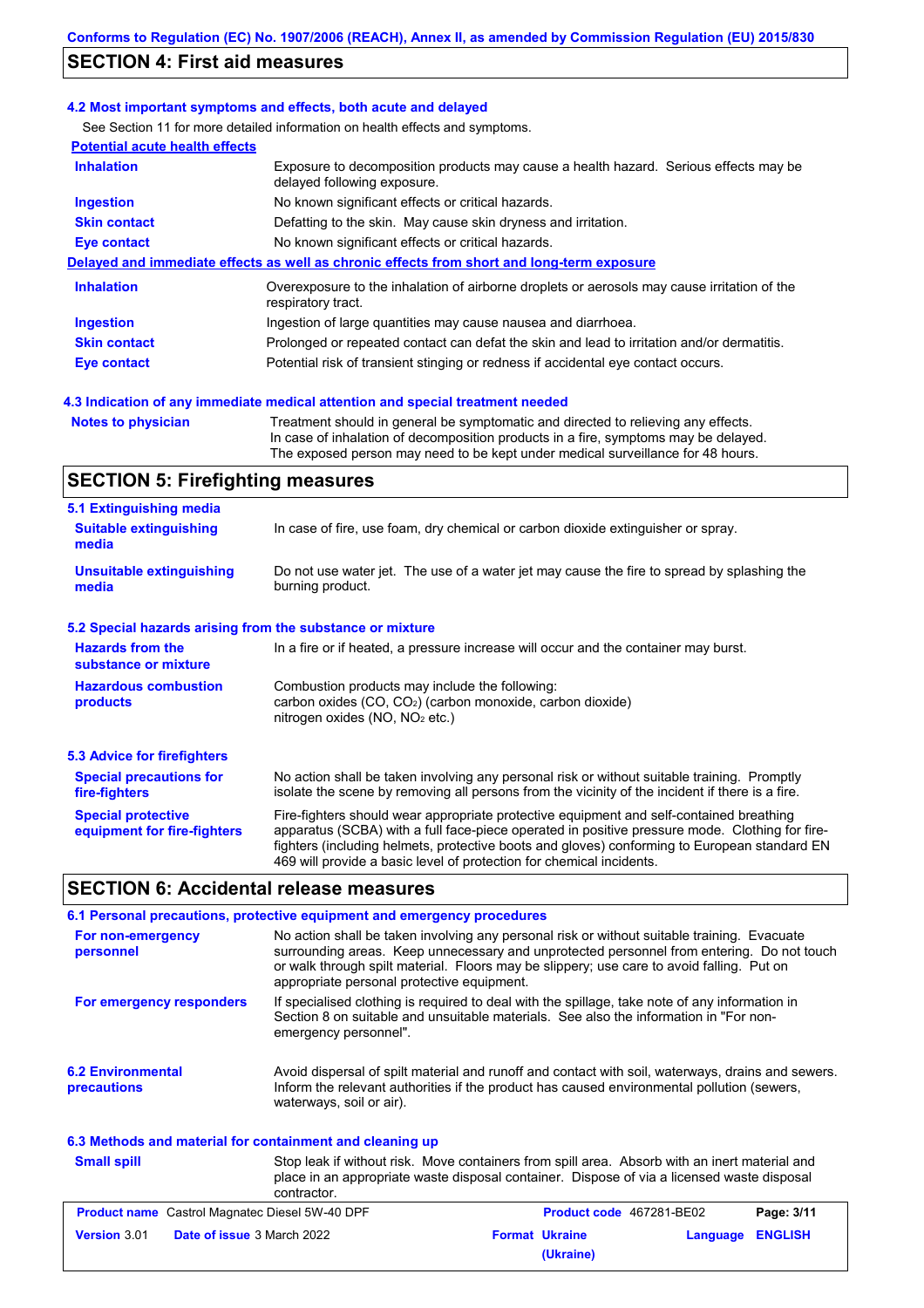# **SECTION 6: Accidental release measures**

| Large spill                               | Stop leak if without risk. Move containers from spill area. Prevent entry into sewers, water<br>courses, basements or confined areas. Contain and collect spillage with non-combustible,<br>absorbent material e.g. sand, earth, vermiculite or diatomaceous earth and place in container<br>for disposal according to local regulations. Dispose of via a licensed waste disposal contractor. |
|-------------------------------------------|------------------------------------------------------------------------------------------------------------------------------------------------------------------------------------------------------------------------------------------------------------------------------------------------------------------------------------------------------------------------------------------------|
| 6.4 Reference to other<br><b>sections</b> | See Section 1 for emergency contact information.<br>See Section 5 for firefighting measures.<br>See Section 8 for information on appropriate personal protective equipment.<br>See Section 12 for environmental precautions.<br>See Section 13 for additional waste treatment information.                                                                                                     |

# **SECTION 7: Handling and storage**

| 7.1 Precautions for safe handling                                                    |                                                                                                                                                                                                                                                                                                                                                                                                                                                                                          |
|--------------------------------------------------------------------------------------|------------------------------------------------------------------------------------------------------------------------------------------------------------------------------------------------------------------------------------------------------------------------------------------------------------------------------------------------------------------------------------------------------------------------------------------------------------------------------------------|
| <b>Protective measures</b>                                                           | Put on appropriate personal protective equipment.                                                                                                                                                                                                                                                                                                                                                                                                                                        |
| <b>Advice on general</b><br>occupational hygiene                                     | Eating, drinking and smoking should be prohibited in areas where this material is handled,<br>stored and processed. Wash thoroughly after handling. Remove contaminated clothing and<br>protective equipment before entering eating areas. See also Section 8 for additional<br>information on hygiene measures.                                                                                                                                                                         |
| <b>7.2 Conditions for safe</b><br>storage, including any<br><i>incompatibilities</i> | Store in accordance with local regulations. Store in a dry, cool and well-ventilated area, away<br>from incompatible materials (see Section 10). Keep away from heat and direct sunlight. Keep<br>container tightly closed and sealed until ready for use. Containers that have been opened must<br>be carefully resealed and kept upright to prevent leakage. Store and use only in equipment/<br>containers designed for use with this product. Do not store in unlabelled containers. |
| <b>Not suitable</b>                                                                  | Prolonged exposure to elevated temperature.                                                                                                                                                                                                                                                                                                                                                                                                                                              |

# **SECTION 8: Exposure controls/personal protection**

# **8.1 Control parameters**

**procedures**

## **Occupational exposure limits**

No exposure limit value known.

Whilst specific OELs for certain components may be shown in this section, other components may be present in any mist, vapour or dust produced. Therefore, the specific OELs may not be applicable to the product as a whole and are provided for guidance only.

**Recommended monitoring**  If this product contains ingredients with exposure limits, personal, workplace atmosphere or biological monitoring may be required to determine the effectiveness of the ventilation or other control measures and/or the necessity to use respiratory protective equipment. Reference should be made to monitoring standards, such as the following: European Standard EN 689 (Workplace atmospheres - Guidance for the assessment of exposure by inhalation to chemical agents for comparison with limit values and measurement strategy) European Standard EN 14042 (Workplace atmospheres - Guide for the application and use of procedures for the assessment of exposure to chemical and biological agents) European Standard EN 482 (Workplace atmospheres - General requirements for the performance of procedures for the measurement of chemical agents) Reference to national guidance documents for methods for the determination of hazardous substances will also be required.

### **Derived No Effect Level**

No DNELs/DMELs available.

### **Predicted No Effect Concentration**

No PNECs available

#### **Appropriate engineering controls** Provide exhaust ventilation or other engineering controls to keep the relevant airborne concentrations below their respective occupational exposure limits. All activities involving chemicals should be assessed for their risks to health, to ensure exposures are adequately controlled. Personal protective equipment should only be considered after other forms of control measures (e.g. engineering controls) have been suitably evaluated. Personal protective equipment should conform to appropriate standards, be suitable for use, be kept in good condition and properly maintained. Your supplier of personal protective equipment should be consulted for advice on selection and appropriate standards. For further information contact your national organisation for standards. The final choice of protective equipment will depend upon a risk assessment. It is important to ensure that all items of personal protective equipment are compatible. **8.2 Exposure controls Individual protection measures**

| <b>Product name</b> Castrol Magnatec Diesel 5W-40 DPF |                                   | <b>Product code</b> 467281-BE02 |                       | Page: 4/11       |  |
|-------------------------------------------------------|-----------------------------------|---------------------------------|-----------------------|------------------|--|
| <b>Version 3.01</b>                                   | <b>Date of issue 3 March 2022</b> |                                 | <b>Format Ukraine</b> | Language ENGLISH |  |
|                                                       |                                   |                                 | (Ukraine)             |                  |  |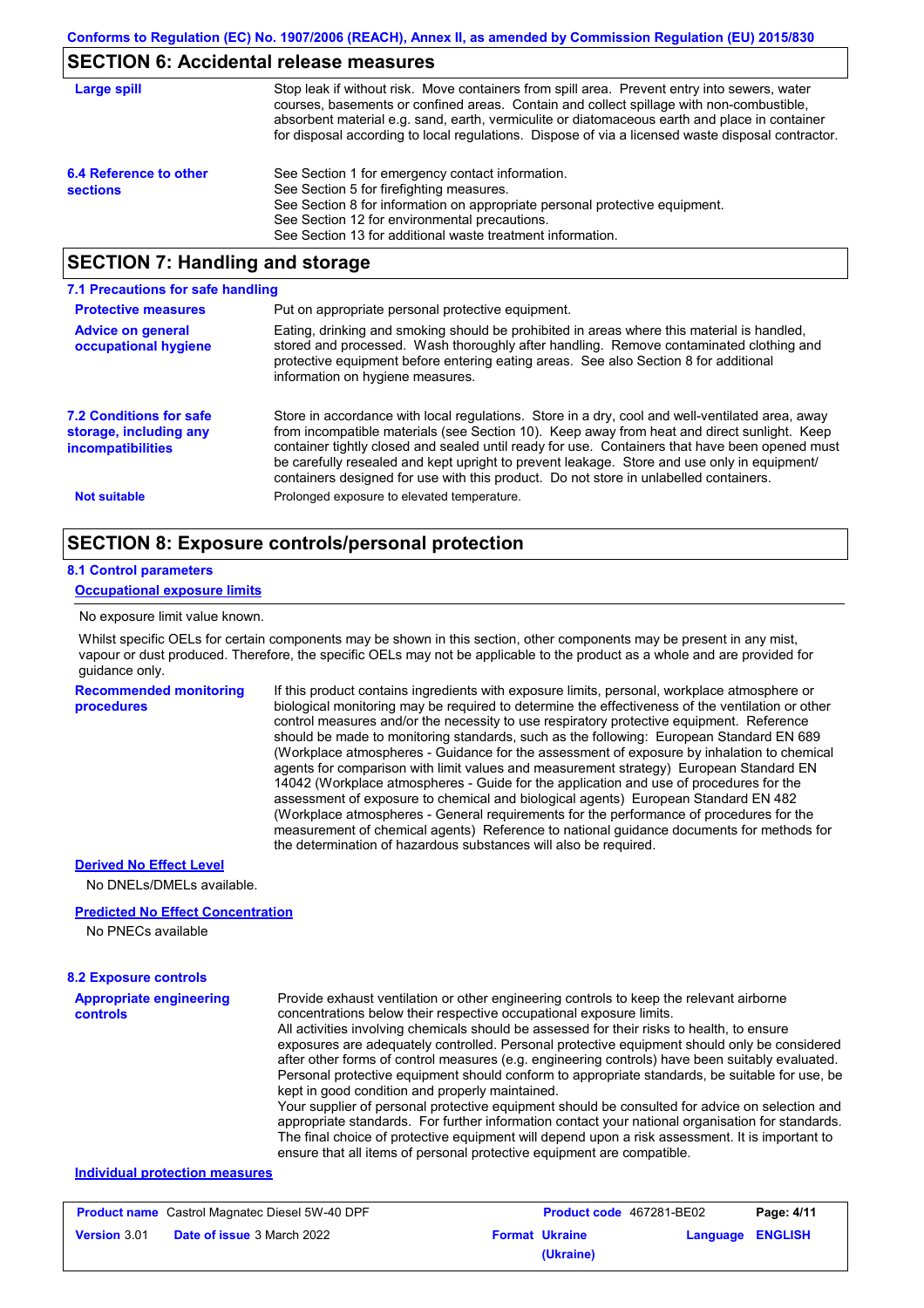# **SECTION 8: Exposure controls/personal protection**

| <b>Hygiene measures</b>                              | Wash hands, forearms and face thoroughly after handling chemical products, before eating,<br>smoking and using the lavatory and at the end of the working period. Ensure that eyewash<br>stations and safety showers are close to the workstation location.                                                                                                                                                                                                                                                                                                                                                                                       |
|------------------------------------------------------|---------------------------------------------------------------------------------------------------------------------------------------------------------------------------------------------------------------------------------------------------------------------------------------------------------------------------------------------------------------------------------------------------------------------------------------------------------------------------------------------------------------------------------------------------------------------------------------------------------------------------------------------------|
| <b>Respiratory protection</b>                        | In case of insufficient ventilation, wear suitable respiratory equipment.<br>The correct choice of respiratory protection depends upon the chemicals being handled, the<br>conditions of work and use, and the condition of the respiratory equipment. Safety procedures<br>should be developed for each intended application. Respiratory protection equipment should<br>therefore be chosen in consultation with the supplier/manufacturer and with a full assessment<br>of the working conditions.                                                                                                                                             |
| <b>Eye/face protection</b><br><b>Skin protection</b> | Safety glasses with side shields.                                                                                                                                                                                                                                                                                                                                                                                                                                                                                                                                                                                                                 |
| <b>Hand protection</b>                               | <b>General Information:</b>                                                                                                                                                                                                                                                                                                                                                                                                                                                                                                                                                                                                                       |
|                                                      | Because specific work environments and material handling practices vary, safety procedures<br>should be developed for each intended application. The correct choice of protective gloves<br>depends upon the chemicals being handled, and the conditions of work and use. Most gloves<br>provide protection for only a limited time before they must be discarded and replaced (even the<br>best chemically resistant gloves will break down after repeated chemical exposures).                                                                                                                                                                  |
|                                                      | Gloves should be chosen in consultation with the supplier / manufacturer and taking account of<br>a full assessment of the working conditions.                                                                                                                                                                                                                                                                                                                                                                                                                                                                                                    |
|                                                      | Recommended: Nitrile gloves.<br><b>Breakthrough time:</b>                                                                                                                                                                                                                                                                                                                                                                                                                                                                                                                                                                                         |
|                                                      | Breakthrough time data are generated by glove manufacturers under laboratory test conditions<br>and represent how long a glove can be expected to provide effective permeation resistance. It<br>is important when following breakthrough time recommendations that actual workplace<br>conditions are taken into account. Always consult with your glove supplier for up-to-date<br>technical information on breakthrough times for the recommended glove type.<br>Our recommendations on the selection of gloves are as follows:                                                                                                                |
|                                                      | Continuous contact:                                                                                                                                                                                                                                                                                                                                                                                                                                                                                                                                                                                                                               |
|                                                      | Gloves with a minimum breakthrough time of 240 minutes, or >480 minutes if suitable gloves<br>can be obtained.<br>If suitable gloves are not available to offer that level of protection, gloves with shorter<br>breakthrough times may be acceptable as long as appropriate glove maintenance and<br>replacement regimes are determined and adhered to.                                                                                                                                                                                                                                                                                          |
|                                                      | Short-term / splash protection:                                                                                                                                                                                                                                                                                                                                                                                                                                                                                                                                                                                                                   |
|                                                      | Recommended breakthrough times as above.<br>It is recognised that for short-term, transient exposures, gloves with shorter breakthrough times<br>may commonly be used. Therefore, appropriate maintenance and replacement regimes must<br>be determined and rigorously followed.                                                                                                                                                                                                                                                                                                                                                                  |
|                                                      | <b>Glove Thickness:</b>                                                                                                                                                                                                                                                                                                                                                                                                                                                                                                                                                                                                                           |
|                                                      | For general applications, we recommend gloves with a thickness typically greater than 0.35 mm.                                                                                                                                                                                                                                                                                                                                                                                                                                                                                                                                                    |
|                                                      | It should be emphasised that glove thickness is not necessarily a good predictor of glove<br>resistance to a specific chemical, as the permeation efficiency of the glove will be dependent<br>on the exact composition of the glove material. Therefore, glove selection should also be based<br>on consideration of the task requirements and knowledge of breakthrough times.<br>Glove thickness may also vary depending on the glove manufacturer, the glove type and the<br>glove model. Therefore, the manufacturers' technical data should always be taken into account<br>to ensure selection of the most appropriate glove for the task. |
|                                                      | Note: Depending on the activity being conducted, gloves of varying thickness may be required<br>for specific tasks. For example:                                                                                                                                                                                                                                                                                                                                                                                                                                                                                                                  |
|                                                      | • Thinner gloves (down to 0.1 mm or less) may be required where a high degree of manual<br>dexterity is needed. However, these gloves are only likely to give short duration protection and<br>would normally be just for single use applications, then disposed of.                                                                                                                                                                                                                                                                                                                                                                              |
|                                                      | • Thicker gloves (up to 3 mm or more) may be required where there is a mechanical (as well<br>as a chemical) risk i.e. where there is abrasion or puncture potential.                                                                                                                                                                                                                                                                                                                                                                                                                                                                             |
|                                                      |                                                                                                                                                                                                                                                                                                                                                                                                                                                                                                                                                                                                                                                   |

| <b>Product name</b> Castrol Magnatec Diesel 5W-40 DPF |                                   | <b>Product code</b> 467281-BE02 |                  | Page: 5/11 |
|-------------------------------------------------------|-----------------------------------|---------------------------------|------------------|------------|
| <b>Version 3.01</b>                                   | <b>Date of issue</b> 3 March 2022 | <b>Format Ukraine</b>           | Language ENGLISH |            |
|                                                       |                                   | (Ukraine)                       |                  |            |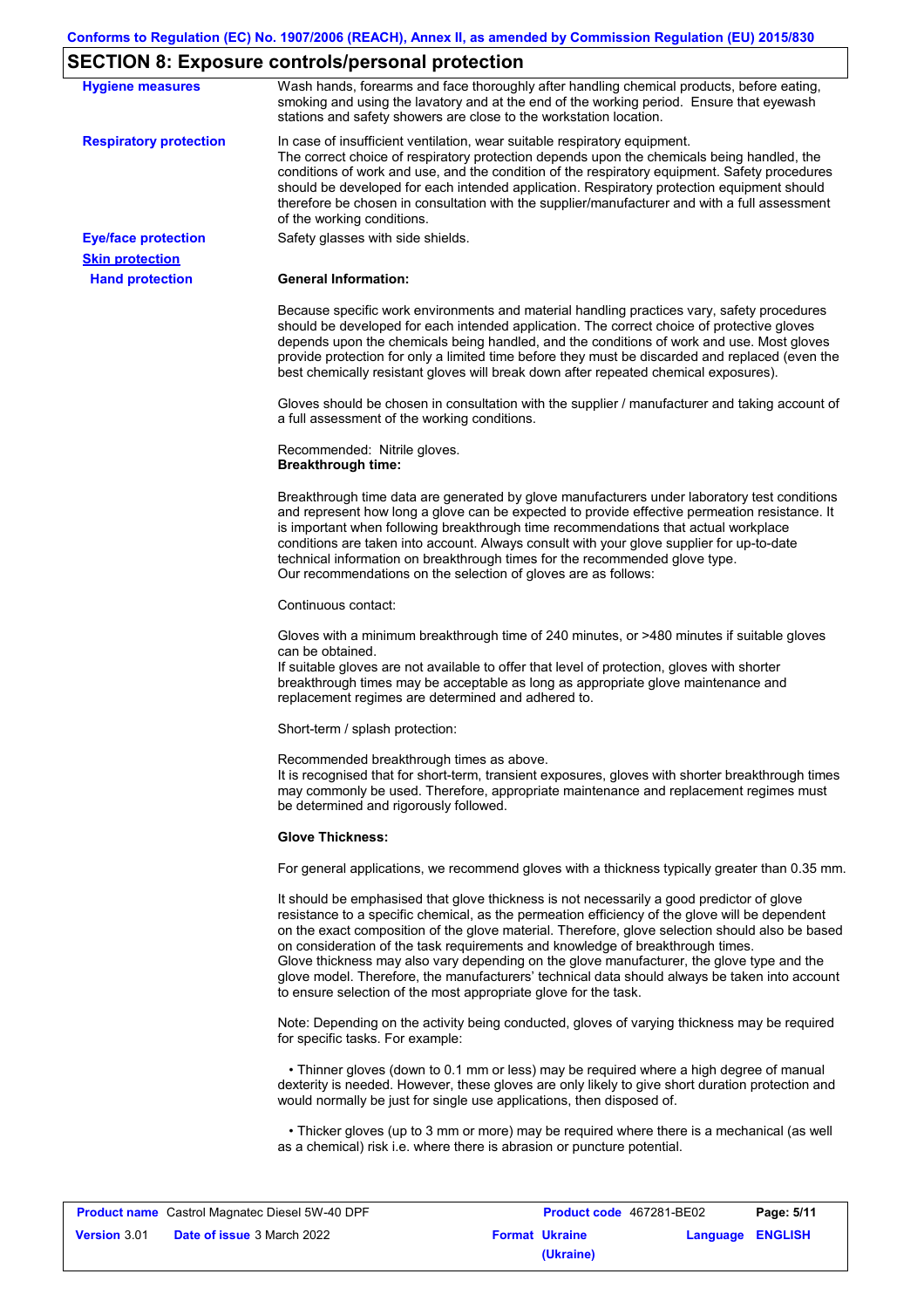# **SECTION 8: Exposure controls/personal protection**

| <b>Skin and body</b>                             | Use of protective clothing is good industrial practice.<br>Personal protective equipment for the body should be selected based on the task being<br>performed and the risks involved and should be approved by a specialist before handling this<br>product.<br>Cotton or polyester/cotton overalls will only provide protection against light superficial<br>contamination that will not soak through to the skin. Overalls should be laundered on a regular<br>basis. When the risk of skin exposure is high (e.g. when cleaning up spillages or if there is a<br>risk of splashing) then chemical resistant aprons and/or impervious chemical suits and boots<br>will be required. |
|--------------------------------------------------|---------------------------------------------------------------------------------------------------------------------------------------------------------------------------------------------------------------------------------------------------------------------------------------------------------------------------------------------------------------------------------------------------------------------------------------------------------------------------------------------------------------------------------------------------------------------------------------------------------------------------------------------------------------------------------------|
| <b>Refer to standards:</b>                       | Respiratory protection: EN 529<br>Gloves: EN 420, EN 374<br>Eye protection: EN 166<br>Filtering half-mask: EN 149<br>Filtering half-mask with valve: EN 405<br>Half-mask: EN 140 plus filter<br>Full-face mask: EN 136 plus filter<br>Particulate filters: EN 143<br>Gas/combined filters: EN 14387                                                                                                                                                                                                                                                                                                                                                                                   |
| <b>Environmental exposure</b><br><b>controls</b> | Emissions from ventilation or work process equipment should be checked to ensure they<br>comply with the requirements of environmental protection legislation. In some cases, fume<br>scrubbers, filters or engineering modifications to the process equipment will be necessary to<br>reduce emissions to acceptable levels.                                                                                                                                                                                                                                                                                                                                                         |

# **SECTION 9: Physical and chemical properties**

## **9.1 Information on basic physical and chemical properties**

| <b>Appearance</b>                                      |                                                                                                                                        |
|--------------------------------------------------------|----------------------------------------------------------------------------------------------------------------------------------------|
| <b>Physical state</b>                                  | Liquid.                                                                                                                                |
| <b>Colour</b>                                          | Amber. [Light]                                                                                                                         |
| <b>Odour</b>                                           | Not available.                                                                                                                         |
| <b>Odour threshold</b>                                 | Not available.                                                                                                                         |
| pH                                                     | Not applicable.                                                                                                                        |
| <b>Melting point/freezing point</b>                    | Not available.                                                                                                                         |
| Initial boiling point and boiling<br>range             | Not available.                                                                                                                         |
| <b>Pour point</b>                                      | $-42 °C$                                                                                                                               |
| <b>Flash point</b>                                     | Closed cup: 203°C (397.4°F) [Pensky-Martens]                                                                                           |
| <b>Evaporation rate</b>                                | Not available.                                                                                                                         |
| <b>Flammability (solid, gas)</b>                       | Not available.                                                                                                                         |
| <b>Upper/lower flammability or</b><br>explosive limits | Not available.                                                                                                                         |
| <b>Vapour pressure</b>                                 | Not available.                                                                                                                         |
| <b>Vapour density</b>                                  | Not available.                                                                                                                         |
| <b>Relative density</b>                                | Not available.                                                                                                                         |
| <b>Density</b>                                         | <1000 kg/m <sup>3</sup> (<1 g/cm <sup>3</sup> ) at 15 <sup>°</sup> C                                                                   |
| <b>Solubility(ies)</b>                                 | insoluble in water.                                                                                                                    |
| <b>Partition coefficient: n-octanol/</b><br>water      | Not applicable.                                                                                                                        |
| <b>Auto-ignition temperature</b>                       | Not available.                                                                                                                         |
| <b>Decomposition temperature</b>                       | Not available.                                                                                                                         |
| <b>Viscosity</b>                                       | Kinematic: 75.5 mm <sup>2</sup> /s (75.5 cSt) at 40 $^{\circ}$ C<br>Kinematic: 12.8 to 16 mm <sup>2</sup> /s (12.8 to 16 cSt) at 100°C |
| <b>Explosive properties</b>                            | Not available.                                                                                                                         |
| <b>Oxidising properties</b>                            | Not available.                                                                                                                         |
|                                                        |                                                                                                                                        |

### **9.2 Other information**

No additional information.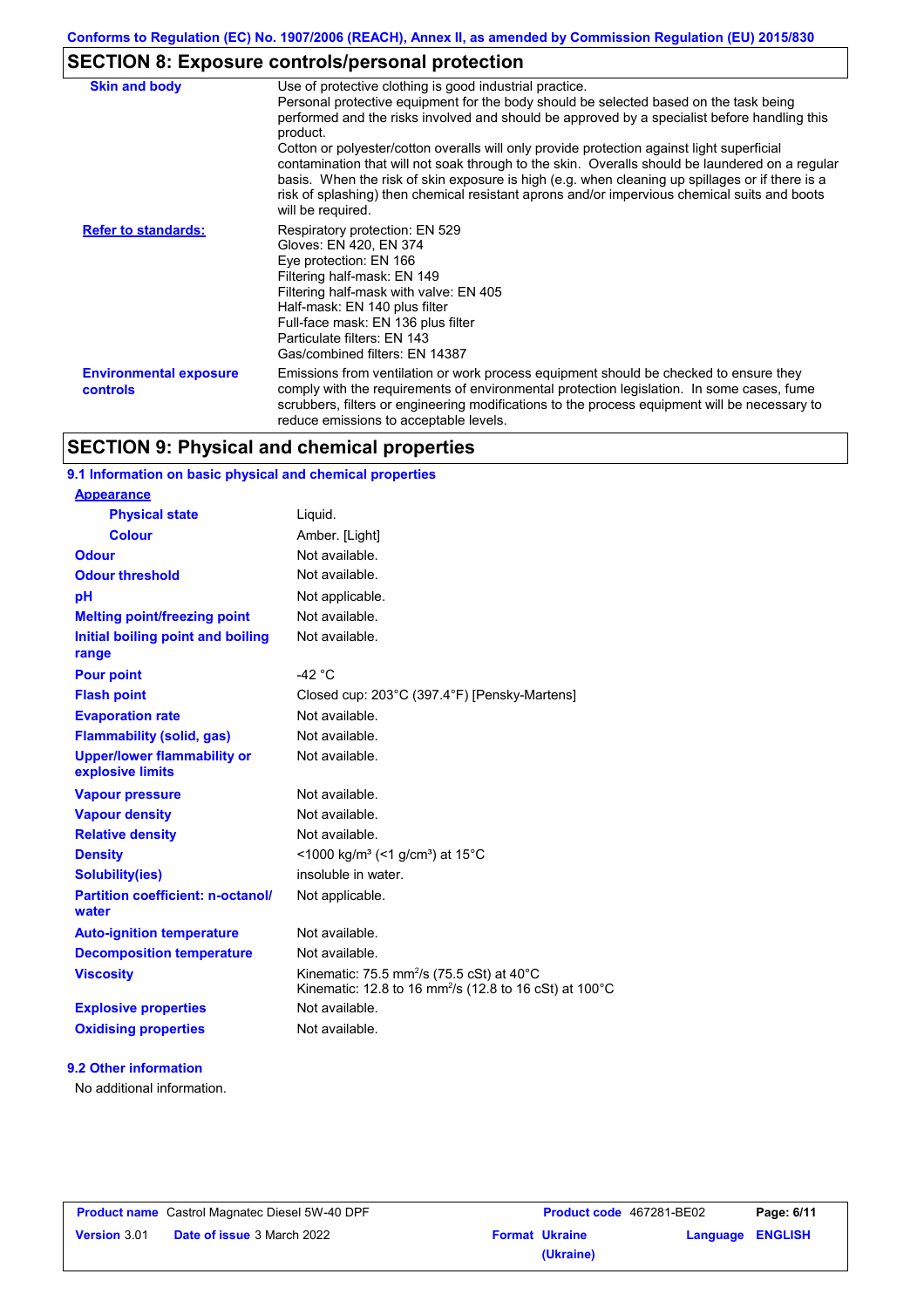| <b>10.1 Reactivity</b>                          | No specific test data available for this product. Refer to Conditions to avoid and Incompatible<br>materials for additional information.                                |
|-------------------------------------------------|-------------------------------------------------------------------------------------------------------------------------------------------------------------------------|
| <b>10.2 Chemical stability</b>                  | The product is stable.                                                                                                                                                  |
| 10.3 Possibility of<br>hazardous reactions      | Under normal conditions of storage and use, hazardous reactions will not occur.<br>Under normal conditions of storage and use, hazardous polymerisation will not occur. |
| <b>10.4 Conditions to avoid</b>                 | Avoid all possible sources of ignition (spark or flame).                                                                                                                |
| <b>10.5 Incompatible materials</b>              | Reactive or incompatible with the following materials: oxidising materials.                                                                                             |
| <b>10.6 Hazardous</b><br>decomposition products | Under normal conditions of storage and use, hazardous decomposition products should not be<br>produced.                                                                 |

# **11.1 Information on toxicological effects**

## **Acute toxicity estimates**

 $\mathbf I$ 

| <b>Product/ingredient name</b>                                                             |                                                                                                                                                                                                                                                                                                                                                                                                                 | Oral (mg/<br>kg)                                                                            | <b>Dermal</b><br>(mg/kg) | <b>Inhalation</b><br>(gases)<br>(ppm) | <b>Inhalation</b><br>(vapours)<br>(mg/l) | <b>Inhalation</b><br>(dusts<br>and mists)<br>(mg/l) |
|--------------------------------------------------------------------------------------------|-----------------------------------------------------------------------------------------------------------------------------------------------------------------------------------------------------------------------------------------------------------------------------------------------------------------------------------------------------------------------------------------------------------------|---------------------------------------------------------------------------------------------|--------------------------|---------------------------------------|------------------------------------------|-----------------------------------------------------|
| maleic anhydride                                                                           |                                                                                                                                                                                                                                                                                                                                                                                                                 | 500                                                                                         | N/A                      | N/A                                   | N/A                                      | N/A                                                 |
| <b>Information on likely</b><br>routes of exposure                                         | Routes of entry anticipated: Dermal, Inhalation.                                                                                                                                                                                                                                                                                                                                                                |                                                                                             |                          |                                       |                                          |                                                     |
| <b>Potential acute health effects</b>                                                      |                                                                                                                                                                                                                                                                                                                                                                                                                 |                                                                                             |                          |                                       |                                          |                                                     |
| <b>Inhalation</b>                                                                          | Exposure to decomposition products may cause a health hazard. Serious effects may be<br>delayed following exposure.                                                                                                                                                                                                                                                                                             |                                                                                             |                          |                                       |                                          |                                                     |
| <b>Ingestion</b>                                                                           | No known significant effects or critical hazards.                                                                                                                                                                                                                                                                                                                                                               |                                                                                             |                          |                                       |                                          |                                                     |
| <b>Skin contact</b>                                                                        | Defatting to the skin. May cause skin dryness and irritation.                                                                                                                                                                                                                                                                                                                                                   |                                                                                             |                          |                                       |                                          |                                                     |
| Eye contact                                                                                | No known significant effects or critical hazards.                                                                                                                                                                                                                                                                                                                                                               |                                                                                             |                          |                                       |                                          |                                                     |
| <b>Symptoms related to the physical, chemical and toxicological characteristics</b>        |                                                                                                                                                                                                                                                                                                                                                                                                                 |                                                                                             |                          |                                       |                                          |                                                     |
| <b>Inhalation</b>                                                                          | No specific data.                                                                                                                                                                                                                                                                                                                                                                                               |                                                                                             |                          |                                       |                                          |                                                     |
| <b>Ingestion</b>                                                                           | No specific data.                                                                                                                                                                                                                                                                                                                                                                                               |                                                                                             |                          |                                       |                                          |                                                     |
| <b>Skin contact</b>                                                                        | Adverse symptoms may include the following:<br>irritation<br>dryness<br>cracking                                                                                                                                                                                                                                                                                                                                |                                                                                             |                          |                                       |                                          |                                                     |
| <b>Eye contact</b>                                                                         | No specific data.                                                                                                                                                                                                                                                                                                                                                                                               |                                                                                             |                          |                                       |                                          |                                                     |
| Delayed and immediate effects as well as chronic effects from short and long-term exposure |                                                                                                                                                                                                                                                                                                                                                                                                                 |                                                                                             |                          |                                       |                                          |                                                     |
| <b>Inhalation</b>                                                                          | respiratory tract.                                                                                                                                                                                                                                                                                                                                                                                              | Overexposure to the inhalation of airborne droplets or aerosols may cause irritation of the |                          |                                       |                                          |                                                     |
| <b>Ingestion</b>                                                                           |                                                                                                                                                                                                                                                                                                                                                                                                                 | Ingestion of large quantities may cause nausea and diarrhoea.                               |                          |                                       |                                          |                                                     |
| <b>Skin contact</b>                                                                        | Prolonged or repeated contact can defat the skin and lead to irritation and/or dermatitis.                                                                                                                                                                                                                                                                                                                      |                                                                                             |                          |                                       |                                          |                                                     |
| <b>Eye contact</b>                                                                         | Potential risk of transient stinging or redness if accidental eye contact occurs.                                                                                                                                                                                                                                                                                                                               |                                                                                             |                          |                                       |                                          |                                                     |
| <b>Potential chronic health effects</b>                                                    |                                                                                                                                                                                                                                                                                                                                                                                                                 |                                                                                             |                          |                                       |                                          |                                                     |
| General                                                                                    | <b>USED ENGINE OILS</b><br>Combustion products resulting from the operation of internal combustion engines contaminate<br>engine oils during use. Used engine oil may contain hazardous components which have the<br>potential to cause skin cancer. Frequent or prolonged contact with all types and makes of used<br>engine oil must therefore be avoided and a high standard of personal hygiene maintained. |                                                                                             |                          |                                       |                                          |                                                     |
| <b>Carcinogenicity</b>                                                                     | No known significant effects or critical hazards.                                                                                                                                                                                                                                                                                                                                                               |                                                                                             |                          |                                       |                                          |                                                     |
| <b>Mutagenicity</b>                                                                        | No known significant effects or critical hazards.                                                                                                                                                                                                                                                                                                                                                               |                                                                                             |                          |                                       |                                          |                                                     |
| <b>Developmental effects</b>                                                               | No known significant effects or critical hazards.                                                                                                                                                                                                                                                                                                                                                               |                                                                                             |                          |                                       |                                          |                                                     |
| <b>Fertility effects</b>                                                                   | No known significant effects or critical hazards.                                                                                                                                                                                                                                                                                                                                                               |                                                                                             |                          |                                       |                                          |                                                     |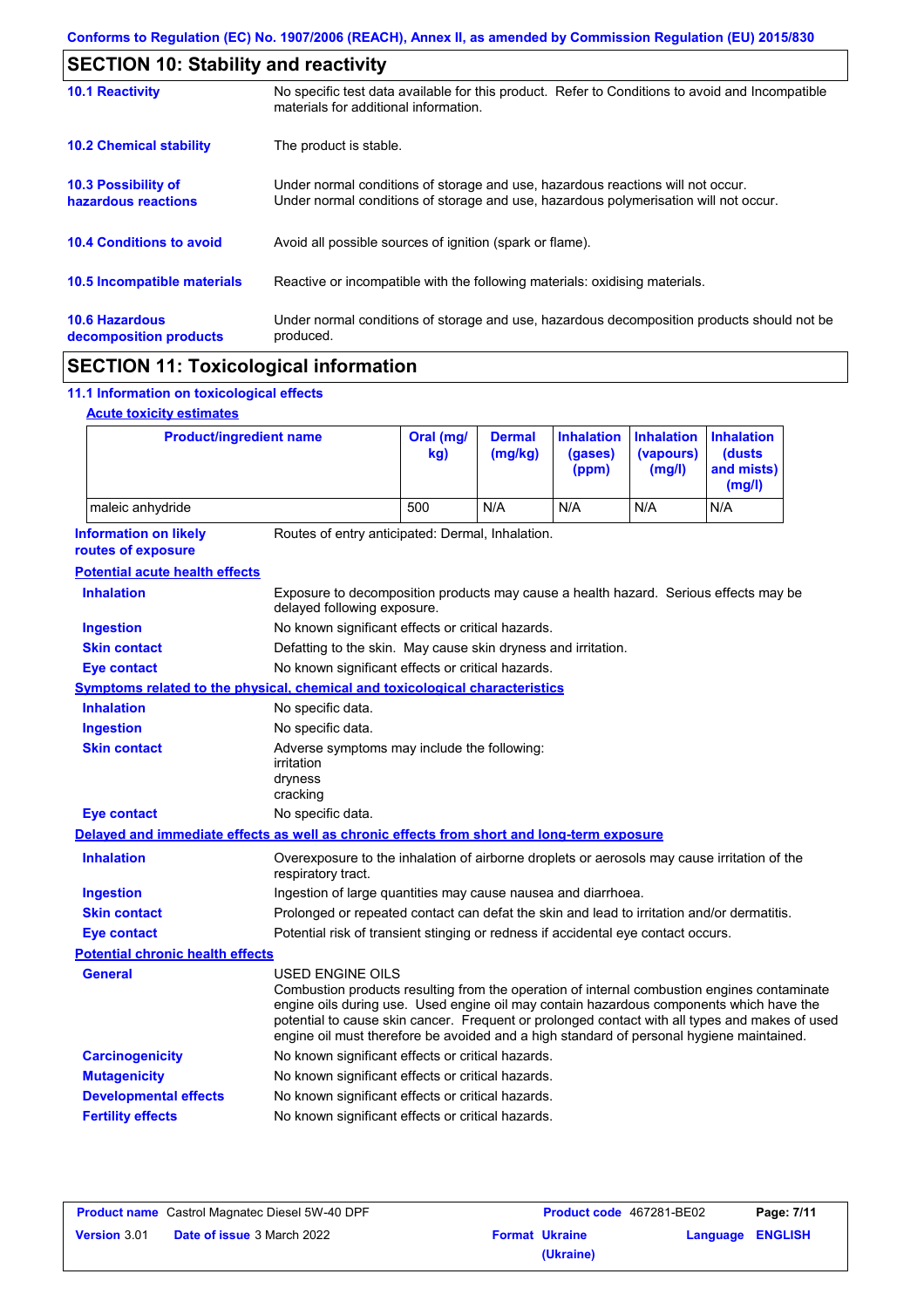## **SECTION 12: Ecological information**

### **12.1 Toxicity**

**Environmental hazards** Not classified as dangerous

Based on data available for this or related materials.

### **12.2 Persistence and degradability**

Partially biodegradable.

### **12.3 Bioaccumulative potential**

This product is not expected to bioaccumulate through food chains in the environment.

| <b>12.4 Mobility in soil</b>                                  |                                                                      |
|---------------------------------------------------------------|----------------------------------------------------------------------|
| <b>Soil/water partition</b><br>coefficient (K <sub>oc</sub> ) | Not available.                                                       |
| <b>Mobility</b>                                               | Spillages may penetrate the soil causing ground water contamination. |

#### **12.5 Results of PBT and vPvB assessment**

Product does not meet the criteria for PBT or vPvB according to Regulation (EC) No. 1907/2006, Annex XIII.

### **12.6 Other adverse effects Other ecological information**

Spills may form a film on water surfaces causing physical damage to organisms. Oxygen transfer could also be impaired.

## **SECTION 13: Disposal considerations**

**13.1 Waste treatment methods**

## **Product**

**Methods of disposal**

Where possible, arrange for product to be recycled. Dispose of via an authorised person/ licensed waste disposal contractor in accordance with local regulations.

## **Hazardous waste** Yes.

**European waste catalogue (EWC)**

| Waste code | <b>Waste designation</b>                                        |
|------------|-----------------------------------------------------------------|
| 13 02 05*  | mineral-based non-chlorinated engine, gear and lubricating oils |

However, deviation from the intended use and/or the presence of any potential contaminants may require an alternative waste disposal code to be assigned by the end user.

## **Packaging**

| <b>Methods of disposal</b> | Where possible, arrange for product to be recycled. Dispose of via an authorised person/<br>licensed waste disposal contractor in accordance with local regulations.                                                                    |
|----------------------------|-----------------------------------------------------------------------------------------------------------------------------------------------------------------------------------------------------------------------------------------|
| <b>Special precautions</b> | This material and its container must be disposed of in a safe way. Empty containers or liners<br>may retain some product residues. Avoid dispersal of spilt material and runoff and contact with<br>soil, waterways, drains and sewers. |
| <b>References</b>          | Commission 2014/955/EU<br>Directive 2008/98/EC                                                                                                                                                                                          |

# **SECTION 14: Transport information**

|                                           | <b>ADR/RID</b>                                        | <b>ADN</b>     | <b>IMDG</b>                        | <b>IATA</b>                       |
|-------------------------------------------|-------------------------------------------------------|----------------|------------------------------------|-----------------------------------|
| 14.1 UN number                            | Not regulated.                                        | Not regulated. | Not regulated.                     | Not regulated.                    |
| 14.2 UN proper<br>shipping name           |                                                       |                |                                    |                                   |
| <b>14.3 Transport</b><br>hazard class(es) |                                                       |                |                                    |                                   |
| <b>14.4 Packing</b><br>group              |                                                       |                |                                    |                                   |
| 14.5<br><b>Environmental</b><br>hazards   | No.                                                   | No.            | No.                                | lNo.                              |
|                                           | <b>Product name</b> Castrol Magnatec Diesel 5W-40 DPF |                | Product code 467281-BE02           | Page: 8/11                        |
| <b>Version 3.01</b>                       | <b>Date of issue 3 March 2022</b>                     |                | <b>Format Ukraine</b><br>(Ukraine) | <b>ENGLISH</b><br><b>Language</b> |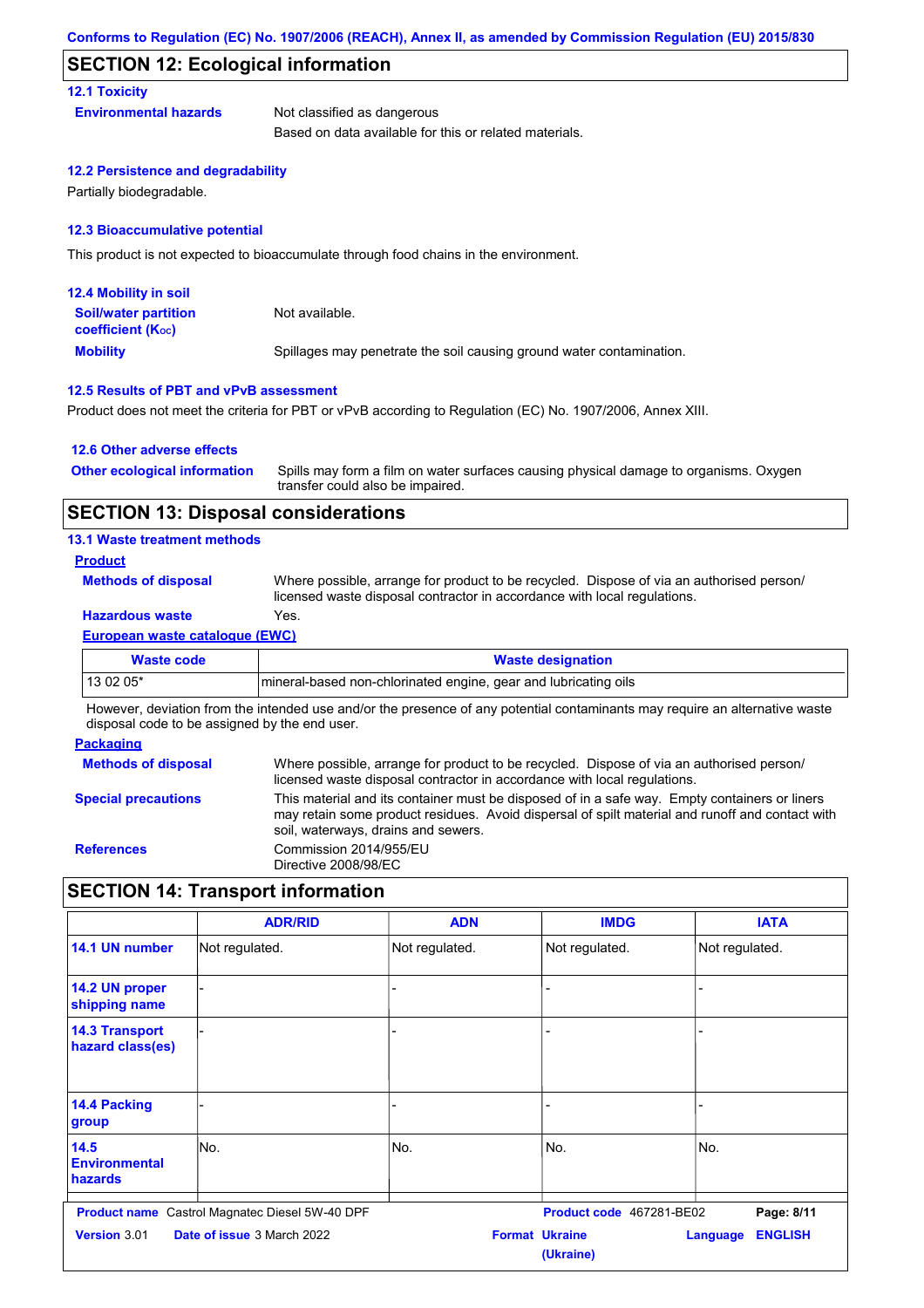|                                                                                                                                                                                                                                                                                                                                                                                                                                                                                                                                                                                                                                                                                                 |                                                                                                           |  |                                    | Conforms to Regulation (EC) No. 1907/2006 (REACH), Annex II, as amended by Commission Regulation (EU) 2015/830                                                                            |  |
|-------------------------------------------------------------------------------------------------------------------------------------------------------------------------------------------------------------------------------------------------------------------------------------------------------------------------------------------------------------------------------------------------------------------------------------------------------------------------------------------------------------------------------------------------------------------------------------------------------------------------------------------------------------------------------------------------|-----------------------------------------------------------------------------------------------------------|--|------------------------------------|-------------------------------------------------------------------------------------------------------------------------------------------------------------------------------------------|--|
| <b>SECTION 14: Transport information</b>                                                                                                                                                                                                                                                                                                                                                                                                                                                                                                                                                                                                                                                        |                                                                                                           |  |                                    |                                                                                                                                                                                           |  |
| <b>Additional</b>                                                                                                                                                                                                                                                                                                                                                                                                                                                                                                                                                                                                                                                                               |                                                                                                           |  |                                    |                                                                                                                                                                                           |  |
| information                                                                                                                                                                                                                                                                                                                                                                                                                                                                                                                                                                                                                                                                                     |                                                                                                           |  |                                    |                                                                                                                                                                                           |  |
| <b>14.6 Special precautions for</b><br>user                                                                                                                                                                                                                                                                                                                                                                                                                                                                                                                                                                                                                                                     | Not available.                                                                                            |  |                                    |                                                                                                                                                                                           |  |
| <b>14.7 Transport in bulk</b><br>according to IMO<br><b>instruments</b>                                                                                                                                                                                                                                                                                                                                                                                                                                                                                                                                                                                                                         | Not available.                                                                                            |  |                                    |                                                                                                                                                                                           |  |
| <b>SECTION 15: Regulatory information</b>                                                                                                                                                                                                                                                                                                                                                                                                                                                                                                                                                                                                                                                       |                                                                                                           |  |                                    |                                                                                                                                                                                           |  |
| 15.1 Safety, health and environmental regulations/legislation specific for the substance or mixture                                                                                                                                                                                                                                                                                                                                                                                                                                                                                                                                                                                             |                                                                                                           |  |                                    |                                                                                                                                                                                           |  |
| EU Regulation (EC) No. 1907/2006 (REACH)                                                                                                                                                                                                                                                                                                                                                                                                                                                                                                                                                                                                                                                        |                                                                                                           |  |                                    |                                                                                                                                                                                           |  |
| <b>Annex XIV - List of substances subject to authorisation</b>                                                                                                                                                                                                                                                                                                                                                                                                                                                                                                                                                                                                                                  |                                                                                                           |  |                                    |                                                                                                                                                                                           |  |
| <b>Annex XIV</b>                                                                                                                                                                                                                                                                                                                                                                                                                                                                                                                                                                                                                                                                                |                                                                                                           |  |                                    |                                                                                                                                                                                           |  |
| None of the components are listed.                                                                                                                                                                                                                                                                                                                                                                                                                                                                                                                                                                                                                                                              |                                                                                                           |  |                                    |                                                                                                                                                                                           |  |
| <b>Substances of very high concern</b>                                                                                                                                                                                                                                                                                                                                                                                                                                                                                                                                                                                                                                                          |                                                                                                           |  |                                    |                                                                                                                                                                                           |  |
| None of the components are listed.                                                                                                                                                                                                                                                                                                                                                                                                                                                                                                                                                                                                                                                              |                                                                                                           |  |                                    |                                                                                                                                                                                           |  |
| <b>Other regulations</b>                                                                                                                                                                                                                                                                                                                                                                                                                                                                                                                                                                                                                                                                        |                                                                                                           |  |                                    |                                                                                                                                                                                           |  |
| <b>REACH Status</b>                                                                                                                                                                                                                                                                                                                                                                                                                                                                                                                                                                                                                                                                             | current requirements of REACH.                                                                            |  |                                    | The company, as identified in Section 1, sells this product in the EU in compliance with the                                                                                              |  |
| <b>United States inventory</b><br>(TSCA 8b)                                                                                                                                                                                                                                                                                                                                                                                                                                                                                                                                                                                                                                                     | All components are active or exempted.                                                                    |  |                                    |                                                                                                                                                                                           |  |
| <b>Australia inventory (AIIC)</b>                                                                                                                                                                                                                                                                                                                                                                                                                                                                                                                                                                                                                                                               | All components are listed or exempted.                                                                    |  |                                    |                                                                                                                                                                                           |  |
| <b>Canada inventory</b>                                                                                                                                                                                                                                                                                                                                                                                                                                                                                                                                                                                                                                                                         | All components are listed or exempted.                                                                    |  |                                    |                                                                                                                                                                                           |  |
| <b>China inventory (IECSC)</b>                                                                                                                                                                                                                                                                                                                                                                                                                                                                                                                                                                                                                                                                  | At least one component is not listed.                                                                     |  |                                    |                                                                                                                                                                                           |  |
| <b>Japan inventory (CSCL)</b>                                                                                                                                                                                                                                                                                                                                                                                                                                                                                                                                                                                                                                                                   | All components are listed or exempted.<br>All components are listed or exempted.                          |  |                                    |                                                                                                                                                                                           |  |
| <b>Korea inventory (KECI)</b><br><b>Philippines inventory</b><br>(PICCS)                                                                                                                                                                                                                                                                                                                                                                                                                                                                                                                                                                                                                        | At least one component is not listed.                                                                     |  |                                    |                                                                                                                                                                                           |  |
| <b>Taiwan Chemical</b><br><b>Substances Inventory</b><br>(TCSI)                                                                                                                                                                                                                                                                                                                                                                                                                                                                                                                                                                                                                                 | All components are listed or exempted.                                                                    |  |                                    |                                                                                                                                                                                           |  |
| Ozone depleting substances (1005/2009/EU)<br>Not listed.                                                                                                                                                                                                                                                                                                                                                                                                                                                                                                                                                                                                                                        |                                                                                                           |  |                                    |                                                                                                                                                                                           |  |
| <b>Prior Informed Consent (PIC) (649/2012/EU)</b><br>Not listed.                                                                                                                                                                                                                                                                                                                                                                                                                                                                                                                                                                                                                                |                                                                                                           |  |                                    |                                                                                                                                                                                           |  |
| <b>Seveso Directive</b>                                                                                                                                                                                                                                                                                                                                                                                                                                                                                                                                                                                                                                                                         |                                                                                                           |  |                                    |                                                                                                                                                                                           |  |
| This product is not controlled under the Seveso Directive.                                                                                                                                                                                                                                                                                                                                                                                                                                                                                                                                                                                                                                      |                                                                                                           |  |                                    |                                                                                                                                                                                           |  |
| <b>15.2 Chemical safety</b><br>assessment                                                                                                                                                                                                                                                                                                                                                                                                                                                                                                                                                                                                                                                       |                                                                                                           |  |                                    | A Chemical Safety Assessment has been carried out for one or more of the substances within<br>this mixture. A Chemical Safety Assessment has not been carried out for the mixture itself. |  |
| <b>SECTION 16: Other information</b>                                                                                                                                                                                                                                                                                                                                                                                                                                                                                                                                                                                                                                                            |                                                                                                           |  |                                    |                                                                                                                                                                                           |  |
| ADN = European Provisions concerning the International Carriage of Dangerous Goods by<br><b>Abbreviations and acronyms</b><br>Inland Waterway<br>ADR = The European Agreement concerning the International Carriage of Dangerous Goods by<br>Road<br>ATE = Acute Toxicity Estimate<br><b>BCF</b> = Bioconcentration Factor<br>CAS = Chemical Abstracts Service<br>CLP = Classification, Labelling and Packaging Regulation [Regulation (EC) No. 1272/2008]<br><b>CSA = Chemical Safety Assessment</b><br><b>CSR = Chemical Safety Report</b><br>DMEL = Derived Minimal Effect Level<br>DNEL = Derived No Effect Level<br>EINECS = European Inventory of Existing Commercial chemical Substances |                                                                                                           |  |                                    |                                                                                                                                                                                           |  |
|                                                                                                                                                                                                                                                                                                                                                                                                                                                                                                                                                                                                                                                                                                 | ES = Exposure Scenario<br>EUH statement = CLP-specific Hazard statement<br>EWC = European Waste Catalogue |  |                                    | GHS = Globally Harmonized System of Classification and Labelling of Chemicals                                                                                                             |  |
| <b>Product name</b> Castrol Magnatec Diesel 5W-40 DPF                                                                                                                                                                                                                                                                                                                                                                                                                                                                                                                                                                                                                                           |                                                                                                           |  |                                    | Product code 467281-BE02<br>Page: 9/11                                                                                                                                                    |  |
| Version 3.01<br>Date of issue 3 March 2022                                                                                                                                                                                                                                                                                                                                                                                                                                                                                                                                                                                                                                                      |                                                                                                           |  | <b>Format Ukraine</b><br>(Ukraine) | <b>ENGLISH</b><br>Language                                                                                                                                                                |  |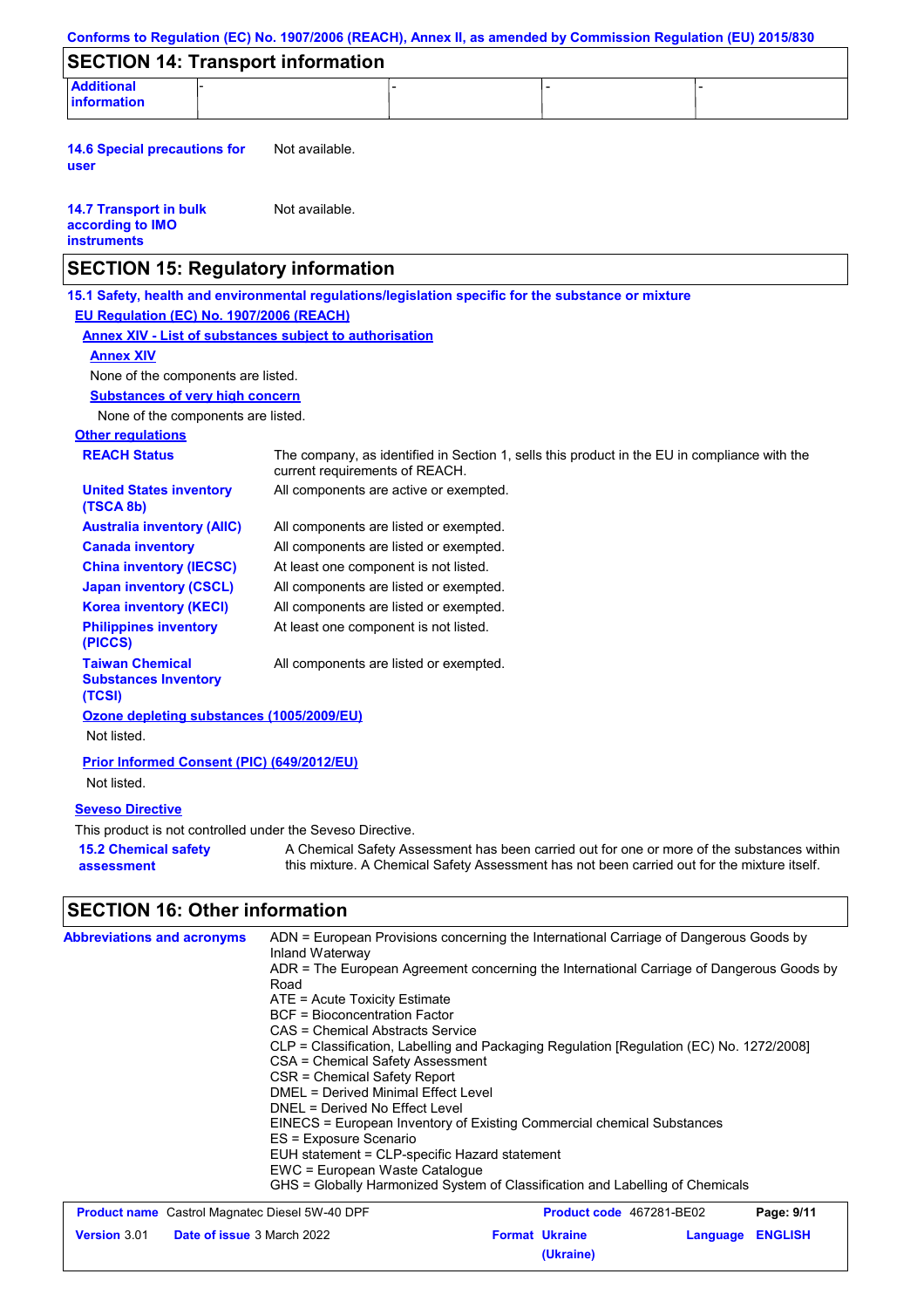## **SECTION 16: Other information**

IATA = International Air Transport Association IBC = Intermediate Bulk Container IMDG = International Maritime Dangerous Goods LogPow = logarithm of the octanol/water partition coefficient MARPOL = International Convention for the Prevention of Pollution From Ships, 1973 as modified by the Protocol of 1978. ("Marpol" = marine pollution) OECD = Organisation for Economic Co-operation and Development PBT = Persistent, Bioaccumulative and Toxic PNEC = Predicted No Effect Concentration REACH = Registration, Evaluation, Authorisation and Restriction of Chemicals Regulation [Regulation (EC) No. 1907/2006] RID = The Regulations concerning the International Carriage of Dangerous Goods by Rail RRN = REACH Registration Number SADT = Self-Accelerating Decomposition Temperature SVHC = Substances of Very High Concern STOT-RE = Specific Target Organ Toxicity - Repeated Exposure STOT-SE = Specific Target Organ Toxicity - Single Exposure TWA = Time weighted average UN = United Nations UVCB = Complex hydrocarbon substance VOC = Volatile Organic Compound vPvB = Very Persistent and Very Bioaccumulative Varies = may contain one or more of the following 64741-88-4 / RRN 01-2119488706-23, 64741-89-5 / RRN 01-2119487067-30, 64741-95-3 / RRN 01-2119487081-40, 64741-96-4/ RRN 01-2119483621-38, 64742-01-4 / RRN 01-2119488707-21, 64742-44-5 / RRN 01-2119985177-24, 64742-45-6, 64742-52-5 / RRN 01-2119467170-45, 64742-53-6 / RRN 01-2119480375-34, 64742-54-7 / RRN 01-2119484627-25, 64742-55-8 / RRN 01-2119487077-29, 64742-56-9 / RRN 01-2119480132-48, 64742-57-0 / RRN 01-2119489287-22, 64742-58-1, 64742-62-7 / RRN 01-2119480472-38, 64742-63-8, 64742-65-0 / RRN 01-2119471299-27, 64742-70-7 / RRN 01-2119487080-42, 72623-85-9 / RRN 01-2119555262-43, 72623-86-0 / RRN 01-2119474878-16, 72623-87-1 / RRN 01-2119474889-13

### **Procedure used to derive the classification according to Regulation (EC) No. 1272/2008 [CLP/GHS]**

| <b>Classification</b>                                   |                                                                                                                                | <b>Justification</b>                                                                                                                                                                                                                                                                                                                                                                                                                              |
|---------------------------------------------------------|--------------------------------------------------------------------------------------------------------------------------------|---------------------------------------------------------------------------------------------------------------------------------------------------------------------------------------------------------------------------------------------------------------------------------------------------------------------------------------------------------------------------------------------------------------------------------------------------|
| Not classified.                                         |                                                                                                                                |                                                                                                                                                                                                                                                                                                                                                                                                                                                   |
| <b>Full text of abbreviated H</b><br><b>statements</b>  | H302<br>H304<br>H314<br>H317<br>H318<br>H334<br>H372<br>H413<br><b>EUH071</b>                                                  | Harmful if swallowed.<br>May be fatal if swallowed and enters airways.<br>Causes severe skin burns and eye damage.<br>May cause an allergic skin reaction.<br>Causes serious eye damage.<br>May cause allergy or asthma symptoms or breathing difficulties if<br>inhaled.<br>Causes damage to organs through prolonged or repeated<br>exposure.<br>May cause long lasting harmful effects to aquatic life.<br>Corrosive to the respiratory tract. |
| <b>Full text of classifications</b><br><b>[CLP/GHS]</b> | Acute Tox, 4<br>Aquatic Chronic 4<br>Asp. Tox. 1<br>Eye Dam. 1<br>Resp. Sens. 1<br>Skin Corr, 1B<br>Skin Sens, 1A<br>STOT RE 1 | <b>ACUTE TOXICITY - Category 4</b><br>LONG-TERM (CHRONIC) AQUATIC HAZARD - Category 4<br><b>ASPIRATION HAZARD - Category 1</b><br>SERIOUS EYE DAMAGE/EYE IRRITATION - Category 1<br><b>RESPIRATORY SENSITISATION - Category 1</b><br>SKIN CORROSION/IRRITATION - Category 1B<br>SKIN SENSITISATION - Category 1A<br>SPECIFIC TARGET ORGAN TOXICITY - REPEATED<br>EXPOSURE - Category 1                                                            |
| <b>History</b>                                          |                                                                                                                                |                                                                                                                                                                                                                                                                                                                                                                                                                                                   |
| Date of issue/Date of<br>revision                       | 03/03/2022.                                                                                                                    |                                                                                                                                                                                                                                                                                                                                                                                                                                                   |
| Date of previous issue                                  | 02/02/2022.                                                                                                                    |                                                                                                                                                                                                                                                                                                                                                                                                                                                   |
| <b>Prepared by</b>                                      | <b>Product Stewardship</b>                                                                                                     |                                                                                                                                                                                                                                                                                                                                                                                                                                                   |

*V* **Indicates information that has changed from previously issued version.** 

**Notice to reader**

|                     | <b>Product name</b> Castrol Magnatec Diesel 5W-40 DPF |
|---------------------|-------------------------------------------------------|
| <b>Version 3.01</b> | <b>Date of issue 3 March 2022</b>                     |